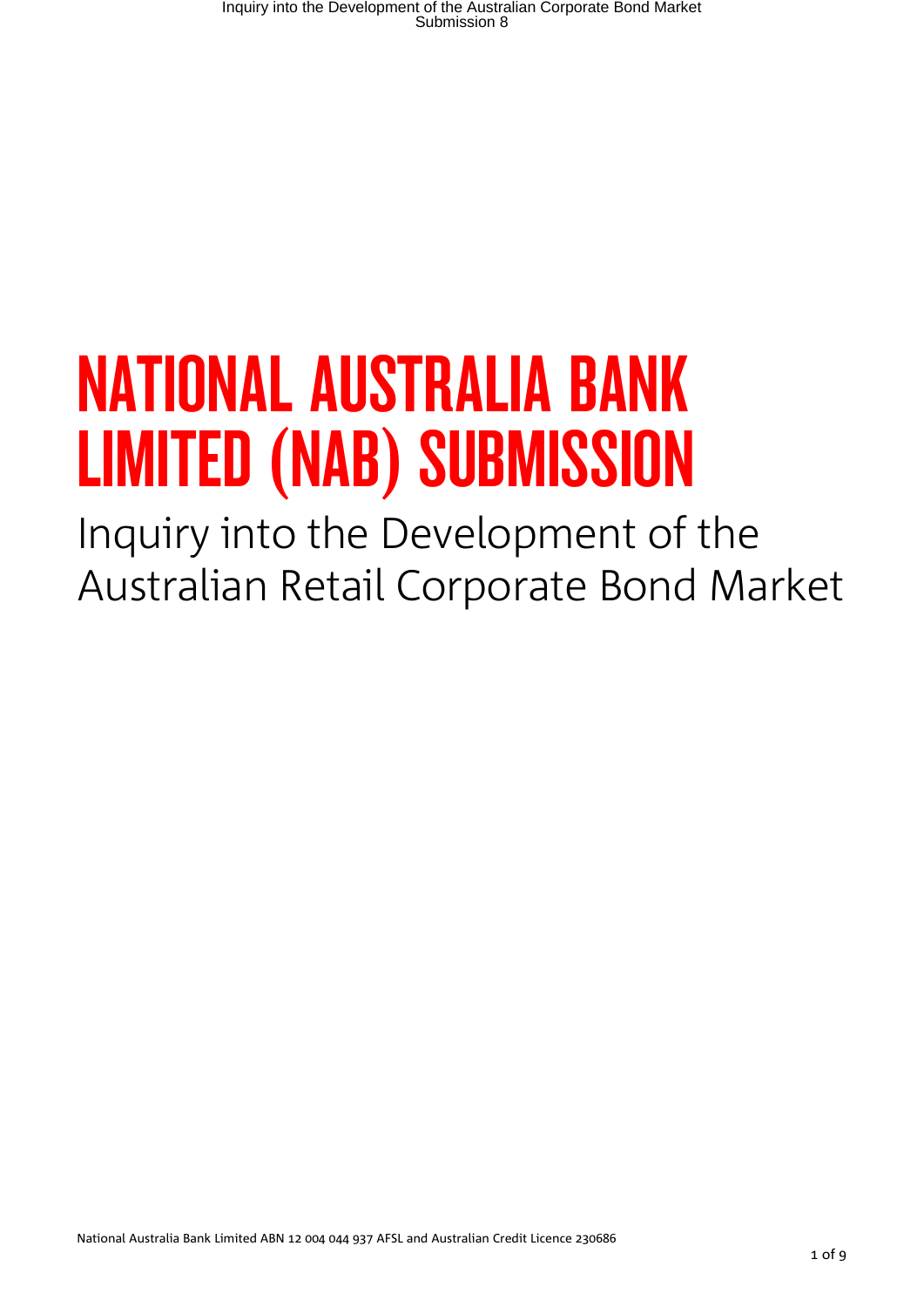National Australia Bank Limited A National Australia Bank Group Company 800 Bourke St Docklands VIC 3008



28 May 2020

**Committee Secretariat Parliament House** Canberra Canberra ACT 2600

Dear Sir/Madam,

## National Australia Bank Limited (NAB) Submission - inquiry into the development of the Australian Retail Corporate Bond Market

National Australia Bank (NAB) welcomes the opportunity to make a submission to the House of Representatives Committee on the inquiry into the Development of the Australian Corporate Bond Market.

NAB's response covers the matters the bank wishes to highlight as a leading arranger and an advocate of the development of the Australian Corporate Bond Market. NAB is well positioned to respond to the Inquiry on the current state of the domestic debt capital market from the perspective of all relevant stakeholders.

NAB agrees it is appropriate for the Committee to consult on the ways the Government can continue to facilitate a deeper and more active retail corporate bond market. This will help Australian-based businesses make greater use of the domestic bond market and will ensure the level of retail investor participation into the asset class is consistent with a number of other global capital markets.

NAB has actively promoted the development of the Australian Corporate Bond Market by providing a consistent presence arranging and distributing credit to institutional funds and fund managers. In the past 10 years, NAB has also demonstrated market leadership and actively promoted sub institutional participation in bonds, creating a market for higher yielding growth capital for Australian corporates and a broader range of income generating securities for investors.

NAB is proud of its significant contribution which includes providing strength and support during the Global **Financial Crisis.** 

The issues outlined in this submission have considerable implications for the future development of the Australian Corporate Bond Market, and the overall financial system. NAB is open to further discussion with the Committee on any aspects of this submission.

Sincerely,

**Connie Sokaris** Executive General Manager, Corporate Finance **National Australia Bank**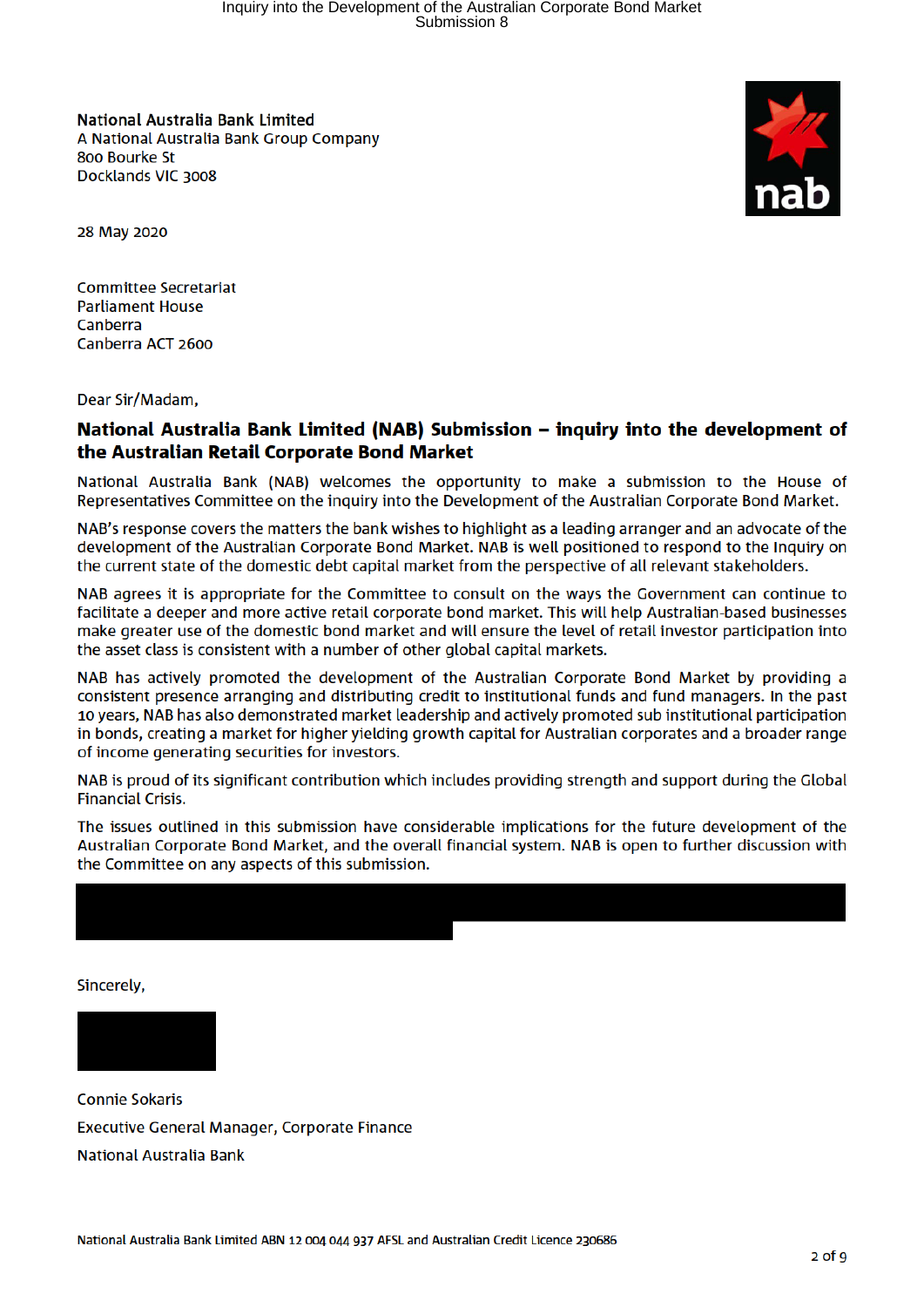# 1. SYSTEM BACKGROUND

# 1.1 Current State of the Market

**The Australian debt capital market remains resilient, although investor demand continues to be supplemented by offshore, particularly for longer dated funding.**

While modest from a global perspective, the Australian debt capital market now provides a consistent and reliable source of funding for investment grade borrowers for tenors generally up to 10 years. Recent transactions have demonstrated some capacity for longer tenors. However, given the structure of the local superannuation industry, longer dated funding is generally unavailable and likely to remain so without a material policy change. Overall volumes are also limited by the challenges faced by large Australian corporate entities in achieving investment grade credit ratings.

**Longer duration funding is not readily available to a large group of domestic corporate borrowers although their options are increasing.** 

Australian corporate borrowers in need of unrated and/or longer dated funding have traditionally needed to source this from offshore markets. The US Private Placement (USPP) market has consistently offered tenors greater than 10 years and is increasingly providing Australian Dollar (AUD) funding which helps remove challenges related to foreign currency hedging. NAB's Corporate and Institutional Bank (C&IB) has been active in increasing the depth of the domestic syndicated loan market including the Institutional Term Loan (ITL) private placement structure. This provides corporate borrowers access to longer dated funding, typically from Asian, UK and US life investors via a standardised local law format for the first time in Australia. Australian investors are limited participants given the return profile generally does not meet the requirements of these investors.

**Retail participation is low given various market features that reduce attractiveness of fixed income as an asset class.** 

Given the relatively attractive notional risk-free rate as well as the difficulties in accessing credit directly, retail and non-institutional investor participation in fixed income has been limited to higher yielding corporate debt including listed bank capital issuance.

# 1.2 Banking System Challenges

**The Australian banking system remains dependent on wholesale funding which in turn underpins demand for bank deposits.** 

Australia maintains a strong and well-regulated banking system. Unlike almost all other developed economies, the Australian banking system assets are significantly larger than the bank deposit base (~70% deposit funded only), leaving the Australian system dependent on foreign capital inflows. Given this dynamic and the various regulatory settings to ensure minimum stable funding levels, the natural demand for bank deposits in Australia is strong and competitive, with banks consistently pricing these deposits above funding benchmarks to attract relative market share.

This higher than usual deposit rate combined with the added protection of the government depositguarantee for bank deposits creates a naturally higher observed risk-free rate for Australian retail investors, being the return achievable on government guaranteed bank deposits. This impacts the demand for fixed income in Australia with guaranteed bank deposits forming a large part of fixed income exposure in the minds of retail and non-institutional investors.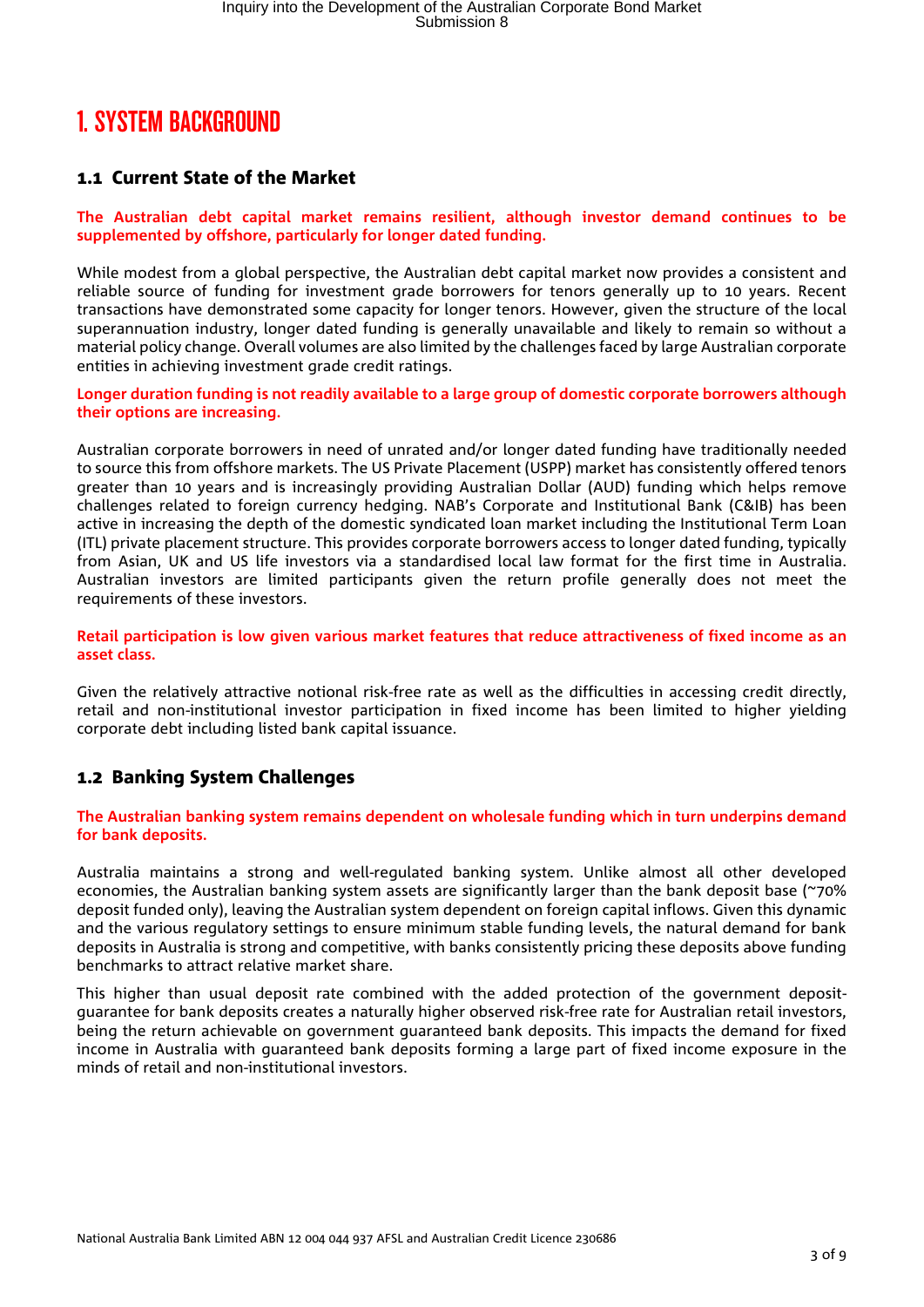#### **Higher notional retail risk free rates are not reflected in wholesale markets and form another barrier to retail participation in high quality Australian fixed income markets.**

Unlike retail investors, institutional asset managers do not benefit from the retail risk free relativity given the limit on the government guarantee for deposits as well as the overall volume of funds under management needing to be deployed. Wholesale credit is therefore usually priced at only a small premium to retail investors notional "risk free rate". Therefore, the risk return benefit for investors moving from bank deposits to corporate debt is poor.

Understandably, corporate borrowers favour the lowest cost funding and have shown limited willingness to pay a premium just to attract retail investors where a higher return is generally required. This acts as another inhibitor to retail participation for fixed income in Australia, in addition to some other key impediments currently embedded in the simple corporate bond regime.

#### **A lack of investor education has also contributed to the overall demand for Corporate debt in Australia.**

In comparison to other asset classes, the level of investor education in fixed income has historically been quite limited. This includes a general understanding of the seniority that debt has relative to a borrower's overall capital position as well as technical differences in the pricing of bonds and various credits.

# 1.3 Superannuation System Challenges

#### **There is likely a lack of incentives for superannuation funds to pursue longer dated assets given the overall size of the system and retail contestability for funds under management.**

Unlike other global savings systems, the Australian superannuation system lacks a long-dated liability feature with superannuants able to withdraw funds at retirement and use them at personal discretion. Global debt markets that provide longer duration funding for their local corporate borrowers typically feature a sizeable insurance market or defined pension scheme that provide certainty for long dated liabilities. This in turn requires these investors to liability match with long dated, fixed income generating assets like corporate debt.

Additionally, retail contestability for superannuants, while enacted with best intentions of superannuants in mind, likely drives a focus from fund managers on shorter term performance to protect and actively attract additional funds under management. Seeking outperformance under these circumstances is likely inconsistent with the investment in large amounts of longer dated fixed income which is not usually associated with the goals of maximising shorter-term portfolio returns. This ultimately creates a deviation of yield expectations when compared to a borrower's funding costs. Unless investors are further incentivised by some other means or borrowers become more willing to pay a premium, the imbalance will continue to deter demand for the asset class.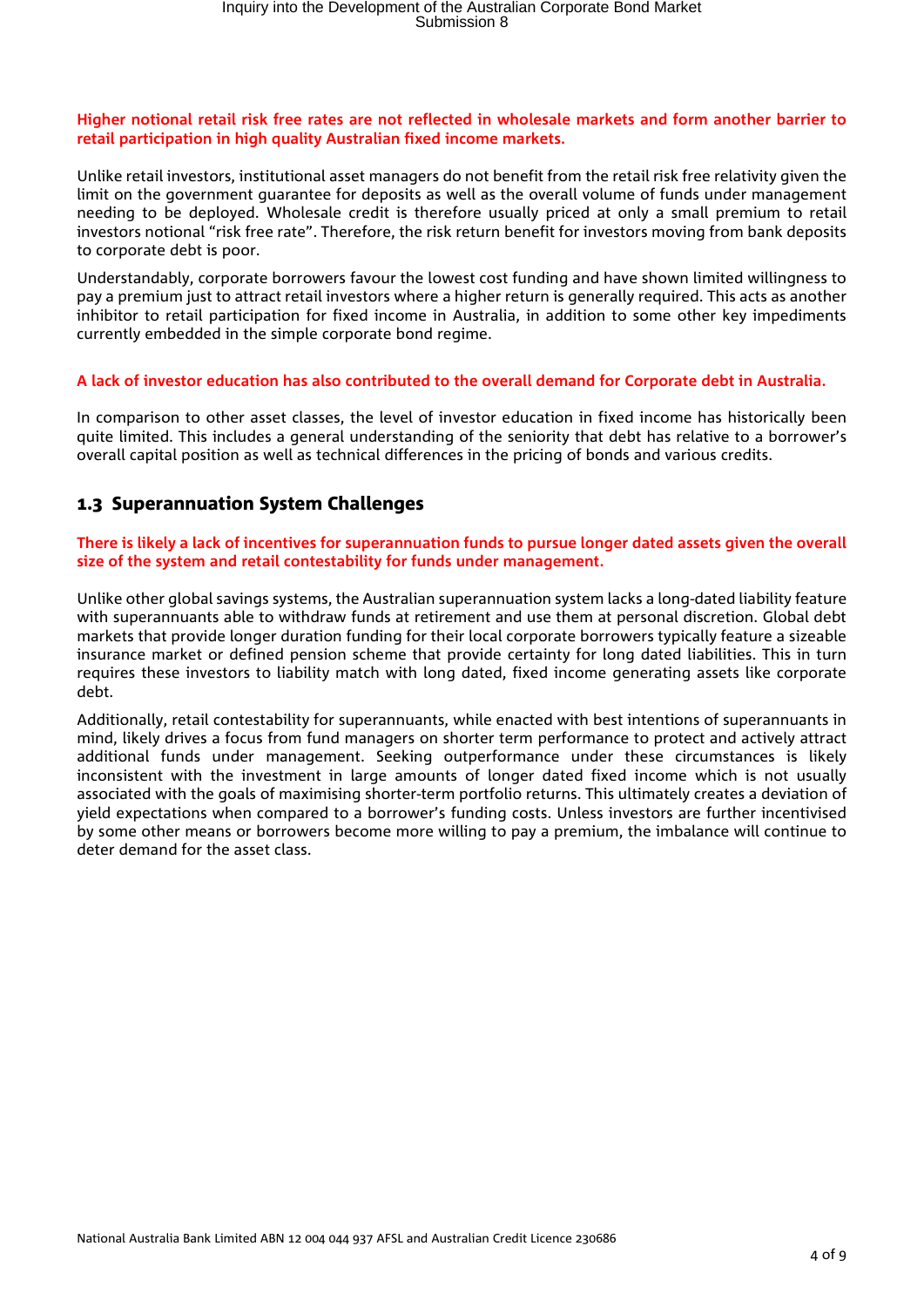# 2.KEY OBSERVATIONS

This section relates specifically to the items outlined in the inquiry's Terms of Reference, which NAB agrees are critical issues. However, there are also a number of additional factors raised in this submission for consideration by the inquiry which NAB believes have a fundamental impact on the development of the Australian Corporate Bond Market.

# 2.1 Tax Treatment

#### **There seem to be limited barriers in the current system driven by tax.**

While Australia maintains a generous dividend franking regime, it is difficult to draw a direct connection between this and the lack of participation in fixed income. It is likely this creates some preference towards equity investments which is further reinforced by the ease of access to the share market through online trading systems and exchanges. Furthermore, most retail investors in Australia have historically had high levels of equity exposure or are actively encouraged to increase their investment in the asset class.

Through the use of potential tax incentives, the government could encourage further investment in fixed income as an asset class. This could also potentially support key government policy initiatives such as infrastructure investment through incentivising private sector funds to more heavily participate in debt directed toward government policy initiatives.

### 2.2 Additional Impediments

#### **The overall cost of retail targeted issuance remains significant and is a key deterrent for borrowers issuing debt under a simple corporate bond regime.**

The cost of issuing a retail targeted listed simple corporate bond format is significant. This actively discourages borrowers from listing debt to help facilitate retail consumption and therefore broader adoption of fixed income. A borrower faces costs in undertaking any debt issuance and will seek to balance the benefits of issuance against the costs of undertaking that transaction.

Borrowers face legal and other operational costs of approximately A\$100,000 for a wholesale investor targeted transaction in the local bond market. For investment grade rated borrowers this transaction typically delivers strong volume and diversity of investors. By comparison, legal and process costs for issuance of simple corporate bonds usually exceed A\$500,000 with little or no incremental benefit in funding cost. Unless there is a need for significantly more volume, beyond the capacity of the wholesale markets, borrowers are unlikely to invest these additional amounts.

#### **Simple corporate bond issuance rules act as a disincentive to borrowers versus wholesale markets without actively increasing investor protection.**

While originally implemented to simplify debt issuance, the current simple corporate bond rules are onerous and relatively time consuming to adopt. The time and effort required to prepare prospectus documentation is also disproportionate to the risk being borne by the investors in purchasing senior debt instruments, particularly where borrowers have existing ASX listed instruments and are therefore subject to continuous disclosure requirements.

Wholesale markets use lighter and more debt relevant disclosures, including debt metrics that are customised to the specific issuance and relevant to the credit risks presented by the instrument. Wholesale offering documents are simpler to understand, easier to prepare and focus on the relevant transaction features in assessing the investment opportunity.

For borrowers that maintain listed equity and are under continuous disclosure obligations on the ASX, the value of a detailed prospectus seems low, especially given the prescriptive risk discussion requirements, prespecified disclosure credit metrics and other requirements often do not relate to actual risks of investing in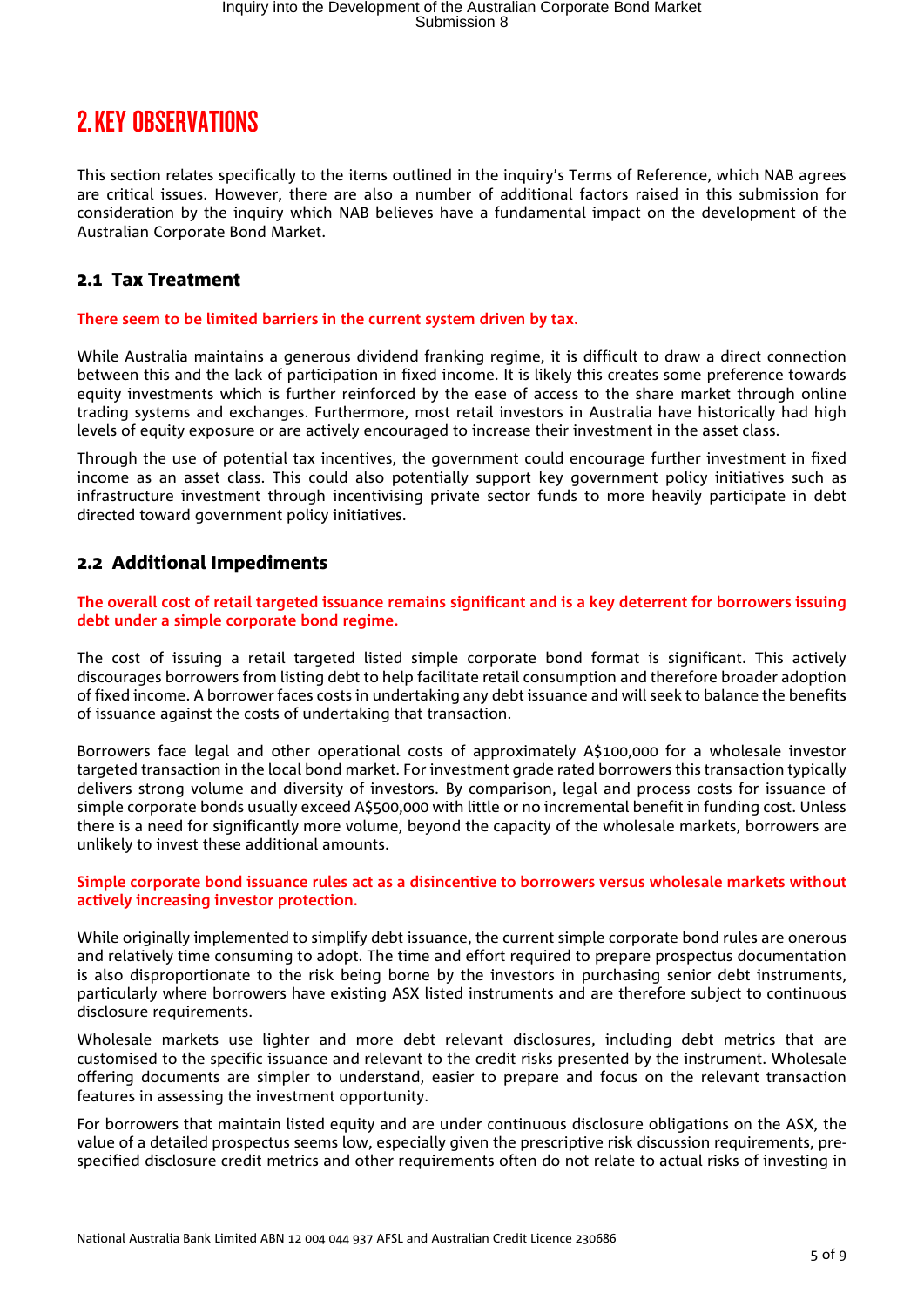the instrument. It can also potentially cause confusion that needs clarification in further disclosures and investor updates.

#### **Enhanced due diligence provides no additional investor protections above continuous disclosure and creates a process cost which discourages issuance in simple corporate bond format.**

While an understandable consideration, the required due diligence calls and protocols are expensive and time consuming to process and seemingly provide little additional protection to investors. The extra time, cost and complexity involved is an active disincentive for issuance in simple corporate bond format versus wholesale market options. Borrower management time is also significant in terms of the preparation of issue documentation. NAB notes borrowers have raised this problem, along with costs, as a material disincentive.

#### **Lack of format flexibility, particularly regarding early callability, removes optionality for borrowers without removing any apparent risk to investors.**

Borrowers require flexibility to manage debt maturities and in loan and bond markets typically use early, pre-emptive refinancing to manage maturity risks and roll over debt. Without early call provisions for bonds, borrowers must use bank standby credit or other facilities to manage refinancing, which adds cost and complexity compared to the typical wholesale approach of using an early call option in wholesale bonds to proactively refinance existing debt prior to legal maturity.

This type of early call flexibility provides no additional risk to investors. It also facilitates re-investment and rollover options for investors that would allow debt to be easily and seamlessly transitioned between instruments where the investor retains appetite to maintain that credit exposure to the borrower.

#### **The current assessment of Australian companies against global peers by rating agencies limits the number of rated entities eligible to approach the wholesale bond market.**

The lack of domestic rating agencies or research firms to provide ratings in the context of the Australian economy creates barriers for broader corporate issuance. While it is within an agency's rights to set its own rating criteria, "scale" and other matrix tests that global wholesale rating agencies use tend to penalise Australian companies solely operating in the smaller Australian market. For example, companies that are smaller in scale (revenues for instance) but maintain a strong market position in Australia do not compare well to global peers operating in other larger markets, often resulting in sub investment grade rating outcomes that make issuance in the Australian market difficult and relatively expensive.

As a result, borrowers often elect to remain un-rated and approach credit providers such as banks and private funds that are familiar with the company, in the context of the Australian market, for loans that are priced on a notional "investment grade" basis. This redirection therefore restricts supply of rated wholesale corporate issuance that could be fractionalised and distributed to wholesale and smaller retail investors.

#### **Restrictions on using wholesale ratings in the sale of retail debt are not helpful to fractionalising and distributing wholesale debt offerings more broadly through retail markets.**

In addition to the limited number of rated companies in Australia, the inability of major rating agencies to provide ratings research to retail investors limits the amount of third party curated information and research available to retail investors. This includes information on outstanding debt issuances that would assist in the analysis and investment decisions to provide an overall uplift in information available to assess credit. Effectively, because of this limitation, those investors that would benefit from ratings research of the major agencies cannot access it, while those that do not necessarily need the research (institutions & wholesale investors) can access it.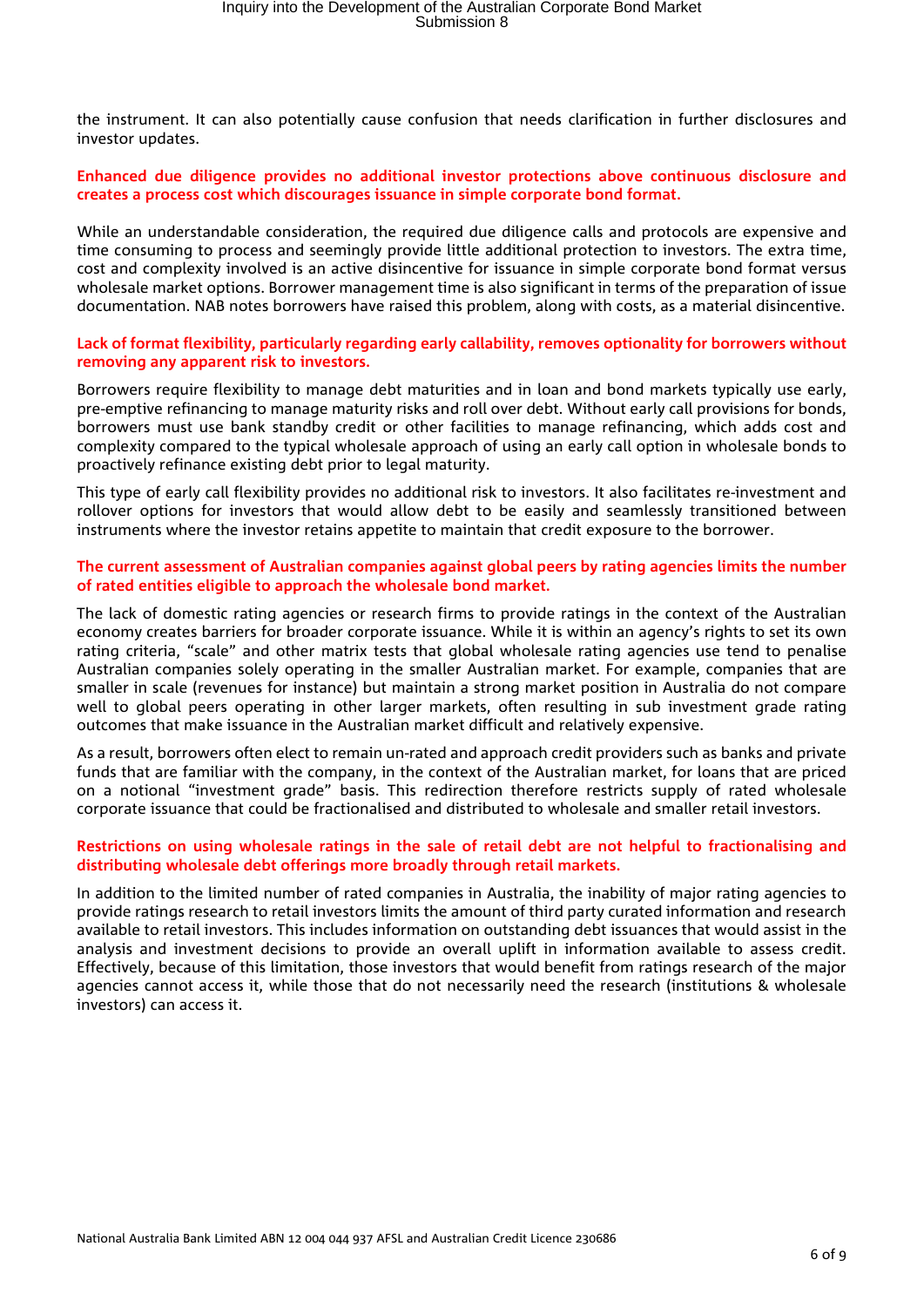#### **Market infrastructure and regulatory restrictions create barriers to retail investors accessing existing wholesale credit issuance.**

While amending the simple corporate bond rules to facilitate additional flexibility would enhance market access, existing settlement and bond format fungibility complications discourage even currently defined wholesale purchasers from accessing wholesale debt issuance.

The current minimum tradeable parcel in the clearing system Austraclear is a material amount for smaller investors, which usually forces these investors to gain access via custodians or other market participants that fractionalise larger parcels of bonds, hence removing transparency and increasing complexity.

The disclosure requirements for financial products and services in Australia are driven by the distinction between retail clients and wholesale clients rather than the inherent riskiness of the relevant product or service (riskiness being reflected in the nature of the required disclosure). At a general level this disclosure framework also reduces supply of debt securities available to retail, despite them being less risky as an asset class than readily available listed equities. The restrictions around making wholesale debt available on the ASX using relevant depository interests (technical and format incompatibility between simple corporate bonds and wholesale issuance) add to the barriers to simplified participation in fixed income by smaller investors.

A lack of ready fungibility between simple corporate bond and wholesale issuance overall reduces liquidity available to all investors. Simple corporate bond tranches risk being trapped in small liquidity pools with limited trading which does not serve investor or borrower interests and discourages issuance using this format.

# 2.3 Other Considerations

#### **New Zealand Retail Bond Market**

The Financial Markets Conduct Act 2013 provides New Zealand borrowers with a streamlined non-prospectus disclosure for most equity and debt issuance by listed borrowers. Product disclosure statements for initial issuance in New Zealand are now more streamlined documents, focussed on retail investors. The New Zealand system also makes significant use of cleansing notices for re-issuance and refinancing where existing outstanding instruments exist. The revised disclosure regulations allow for simple, flexible and easy to understand documents (basic term sheet and presentation slides focussed on the specific issuance), improving accessibility for investors and streamlining the process for borrowers. Investor protections are provided by the initial PDS disclosures and continuous disclosure obligations.

The New Zealand regulations also include different categories of "wholesale" investors (including selfcertification), exclusions for small businesses and crowdfunding, new provisions for employee offers, crown offers and simple bank products.

The combination of these features and the resulting fungibility of retail and wholesale credit issuances in the New Zealand market has resulted in significant issuance of fixed income through retail investors.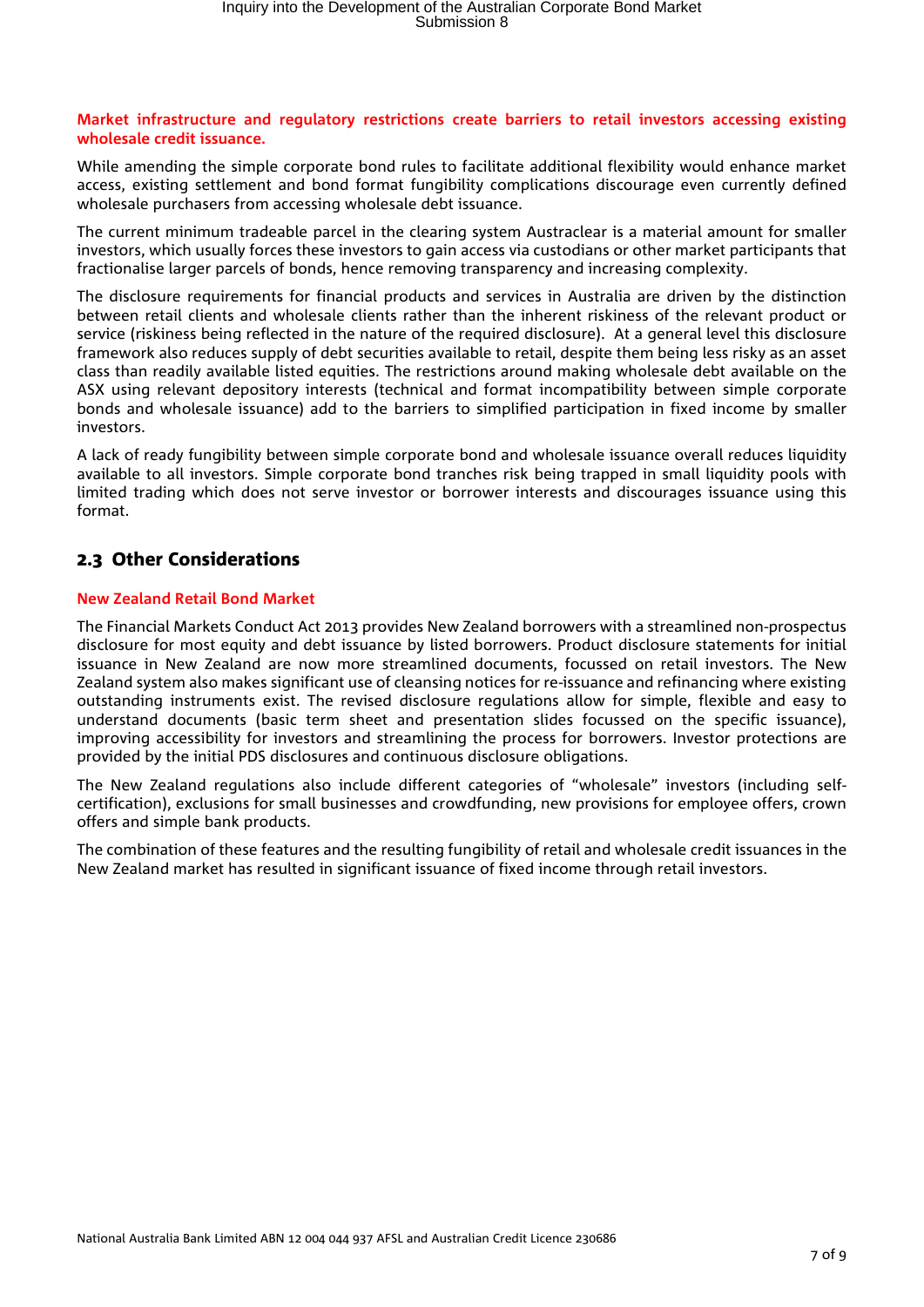# 3. RECOMMENDATIONS

As identified in the System Background section, there are some structural characteristics specific to the Australian market that result in the Australian capital markets operating differently to some global markets.

Stimulating more fixed income issuance will reduce reliance on the banking system for funding in Australia in the longer term and assist in moving this balance. NAB believes the following changes would simplify the process for issuance and help increase available product for sale.

# 3.1 Simple Corporate Bond Standardisation and Simplification

NAB believes simple bonds should mirror the features of institutional level wholesale bonds. This would create fungibility to existing wholesale debt markets to maximise liquidity and provide price discovery for both borrowers and investors.

Rather that prescribing in detail mandated criteria of a 'Simple Corporate Bond', regulation should instead focus on disclosure variation away from what is prescribed as the standard form of corporate debt issuance. NAB's view of standard form issuance would be:

- Senior unsecured debt instrument:
- Unsubordinated except by security to secured debt (i.e. bank loans) with clear disclosures on the nature of subordination;
- Benefits from company guarantees from at least 80% of the Subsidiaries (as defined in the Corporations Act) of the listed issuing entity. Alternatively benefits from a restriction on other debt within the Subsidiaries (as defined in the Corporations Act) of the listed issuing entity;
- Restriction on complex corporate structures including partial ownership and subsidiary debt structures that have the effect of reducing recourse or introducing other creditors, seeking to prevent any structural subordination;
- Pay a basic interest rate with no deferred interest and no step-downs that is fixed of floating rate for the life of the instrument;
- Have a fixed tenor with allowance for a single borrower early call right on a fixed future date that allows borrowers to redeem bonds in full; and
- No mandatory conversion rights (but for clarity permitting holder roll over or other provisions where the holder retains a right to elect to participate in a refinance or other substitution for a similar bond).

A borrower could retain the right to vary from these terms, but would need to clearly disclose and justify this variation. Minimum institutional participation may ensure due diligence of any proposed variations by suitably experienced parties that are co-investing in the securities.

## 3.2 Issuance Flexibility

NAB believes corporate Australia, particularly borrowers that maintain existing wholesale debt offerings, would benefit from the simplification of the issuance procedures for allowing retail access to their existing debt programs.

For simple bonds, the issuance process should remove the current complex and duplicative prospectus documentation and allow issuance using existing wholesale style disclosure documentation and a cleansing notice where bonds are being issued by a public company which has its ordinary shares listed on ASX.

For simple bonds where the borrower is not listed, the issuance process should require a single, detailed prospectus for the inaugural simple bond issuance, followed by continuous disclosure and financial reporting obligations consistent with those applying if the entity has listed its ordinary shares. Follow on issuance would use wholesale style disclosures complemented by a cleansing notice.

Extending this type of wholesale debt product to retail investors would increase transparency and remove the cost of current intermediate platforms. The fungibility of product also extends wholesale level liquidity and price discovery into the retail market.